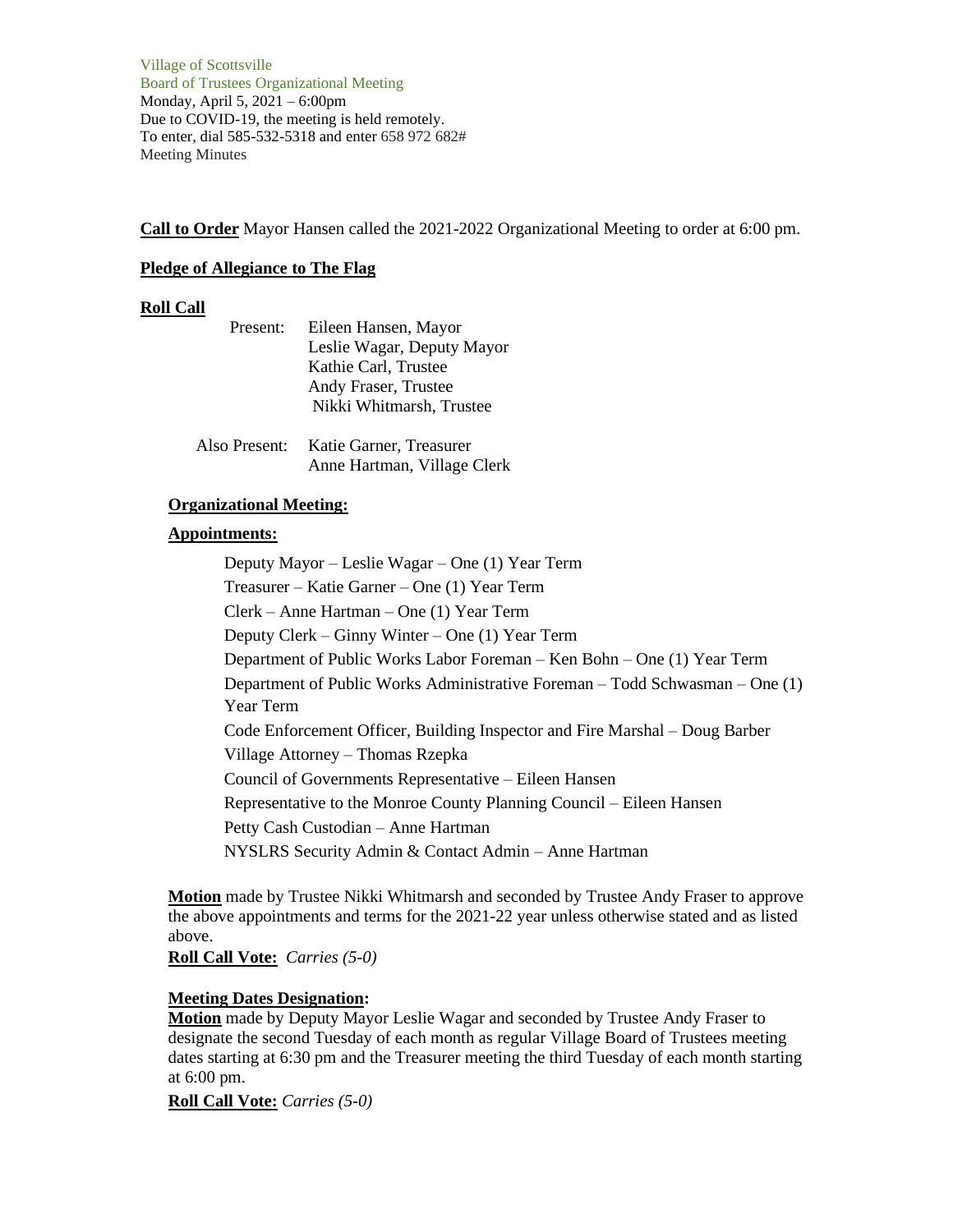## **Organizational Meeting Date Designation:**

**Motion** made by Trustee Kathie Carl and seconded by Deputy Mayor Leslie Wagar to establish Monday, April 4, 2022 at 6:00pm as the organizational meeting date for the 2021- 2022 schedule.

**Roll Call Vote:** *Carries (5-0)*

### **Official Newspaper:**

**Motion** made by Trustee Kathie Carl and seconded by Trustee Nikki Whitmarsh to designate "The Sentinel" as the official newspaper for the year 2021-2022. **Roll Call Vote:** *Carries (5-0)*

#### **Investment Policy (Summarized):**

Village funds not immediately needed for Village operations may be invested in the following types of investments: Insured Savings Accounts Certificates of Deposit United States Government Treasury Bills Government Money Market Accounts Investments may be made only in Commercial Banks and the United States Government and must be collateralized to the extent that amounts exceed Federal Deposit Insurance Corporation (FDIC) Insurance.

The following is the approved list of depositors of the Village of Scottsville to which funds may be invested:

> Canandaigua National Bank & Trust Citibank JP Morgan Chase United States Government Wilmington Trust

**Motion** made by Trustee Nikki Whitmarsh seconded by Trustee Andy Fraser to set up the investment policy for the Village of Scottsville.

**Roll Call Vote:** *Carries (5-0)*

### **Other Village Policies:**

General Fund Balance Reserves Policy Cash Receipts Online Banking Credit Card Use Procurement Investment Policy (general and detailed) Petty Cash Cell Phone Workplace Violence Prevention Code of Ethics Computer IT Policy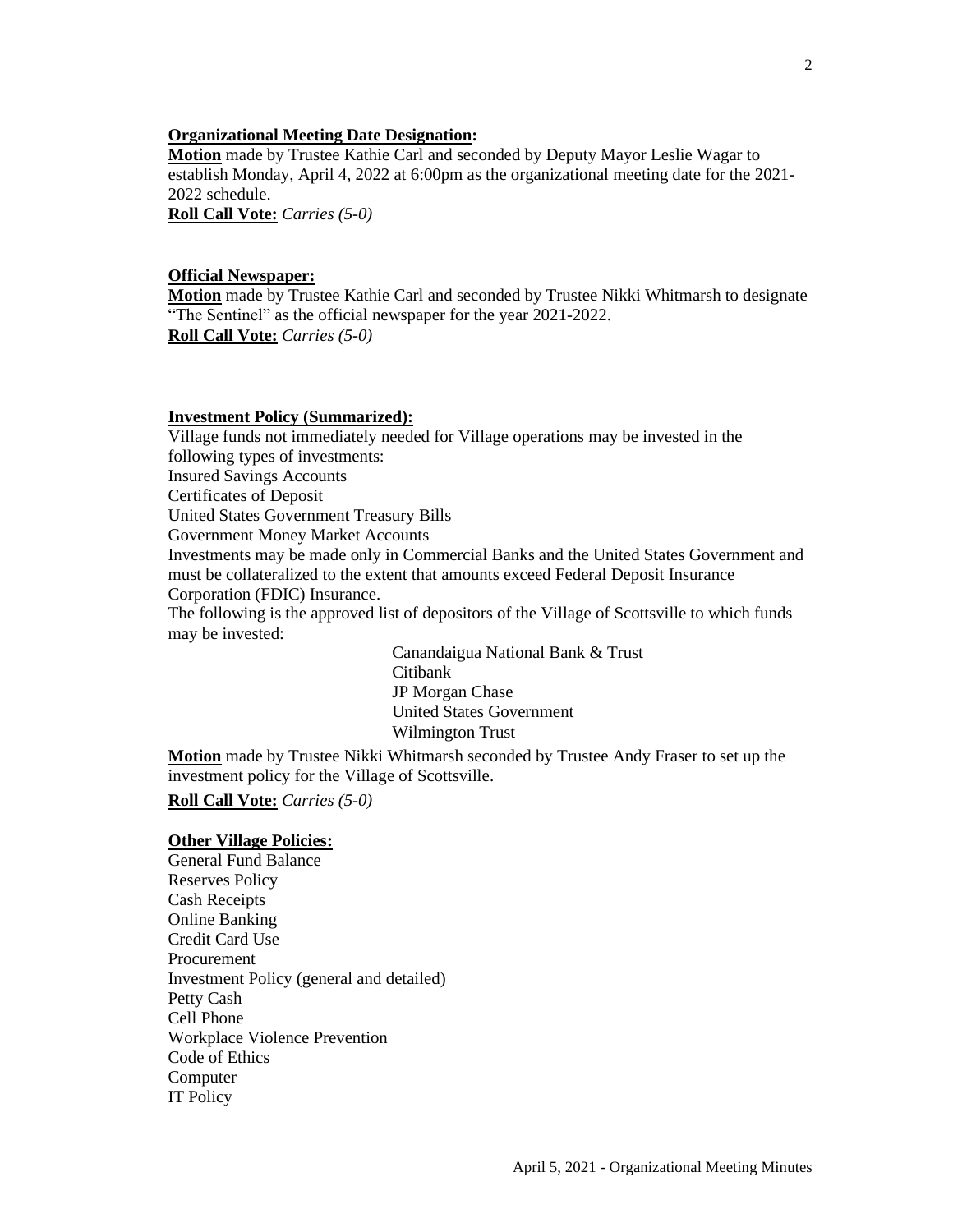Social Media **Grants** 

**Motion** made by Trustee Kathie Carl and seconded by Deputy Mayor Leslie Wagar to reaffirm all the Village policies listed above.

**Roll Call Vote:** *Carries (5-0)*

#### **Liaison Representatives:**

Mayor Eileen Hansen: Departments

Trustee Kathleen Carl: Finance

Trustee Andy Fraser: Grants

Trustee Leslie Wagar: Communications

Trustee Nikki Whitmarsh: Planning Board/Zoning Board of Appeals

**Motion** made by Deputy Mayor Leslie Wagar and seconded by Trustee Kathie Carl to designate the Board liaison representatives as listed.

**Roll Call Vote:** *Carries (5-0)*

#### **Audit the Books & Records:**

**Motion** made by Deputy Mayor Leslie Wagar and seconded by Trustee Nikki Whitmarsh that the Board of Trustees cause to be audited the books and records of any officer who collects or disburses funds.

**Roll Call Vote:** *Carries (5-0)*

### **Advance Approval of Claims:**

**WHEREAS** the Board of Trustees has determined to authorize payment in advance of audit of claims for public utility services, insurance premiums, postage, freight and express

charges; and

**WHEREAS** all such claims must be presented at the next regular meeting for audit; and

**WHEREAS** the claimant and the officer incurring or approving the claim are jointly and severally liable for any amount the Board of Trustees disallows.

#### **NOW THEREFORE BE IT RESOLVED**:

That the Board of Trustees authorizes payment in advance of audit of claims for public utility services, postage, freight and express charges. All such claims must be presented at the next regular meeting for audit and the claimant and the officer incurring or approving the claims are jointly and severally liable for any amount the Board of Trustees disallows.

That this resolution is effective immediately.

**Resolution** made by Trustee Kathie Carl and seconded by Deputy Mayor Leslie Wagar.

**Roll Call Vote:** *Carries (5-0)*

### **Mileage Allowance:**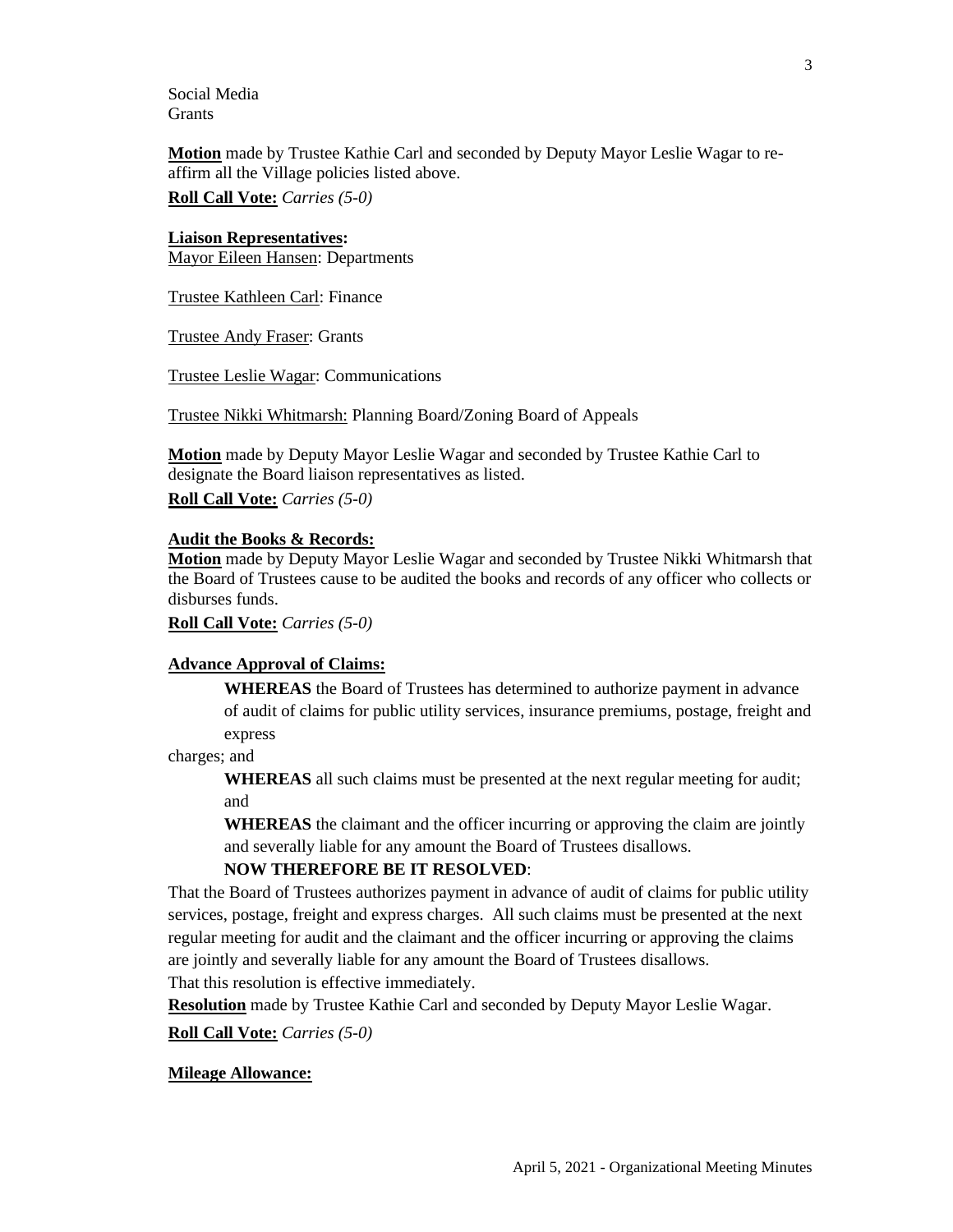**WHEREAS** the Board of Trustees has determined to pay a fixed rate for mileage as reimbursement to village officers and employees who use their personal automobiles while performing their official village duties;

# **NOW THEREFORE BE IT RESOLVED:**

That the Board of Trustees will approve reimbursement to such officers and employees at the rate of **56 cents per mile**.

That this resolution is effective immediately.

**Resolution** made by Deputy Mayor Leslie Wagar and seconded by Trustee Kathie Carl.

**Roll Call Vote:** *Carries (5-0)*

# **Attendance at Schools and Conferences:**

**WHEREAS** there is to be held during the coming official year

NYCOM's Winter Legislative Meeting

NYCOM's Annual Meeting

NYCOM's Annual Meeting and Training School

NYCOM's Fall Training School

NYCOM's Public Works Training School, and

Trainings held by Monroe County New York, New York State, the Regional Planning Council and Finger Lakes Building Officials Association

**WHEREAS** attendance by certain municipal officials and employees at one or more of these meetings, conferences or schools benefits the municipality;

# **NOW THEREFORE BE IT RESOLVED**:

That the village officers and employees approved by the board are authorized to attend the above schools.

That this resolution is effective immediately.

**Resolution** made by Deputy Mayor Leslie Wagar and seconded by Trustee Andy Fraser.

**Roll Call Vote:** *Carries (5-0)*

# **Designating Depositories:**

**WHEREAS** the Board of Trustees has determined that Village Law § 4-412(3)(2) requires the designation of banks or trust companies for the deposit of all village monies;

### **NOW THEREFORE BE IT RESOLVED:**

That the Board of Trustees designates the following institutions as depositories of all moneys received by the Village Clerk, Treasurer, Deputy Clerk, and receiver of taxes. Names of Institutions:

> Canandaigua National Bank & Trust J.P. Morgan Chase

That this resolution is effective immediately.

**Resolution** made by Trustee Andy Fraser and seconded by Trustee Nikki Whitmarsh. **Roll Call Vote:** *Carries (5-0)*

#### **Designating Depository Signers**

**Motion** made by Trustee Kathie Carl and seconded by Trustee Nikki Whitmarsh to designate Katie Garner, Eileen Hansen and Leslie Wagar as signers on the Canandaigua National Bank accounts.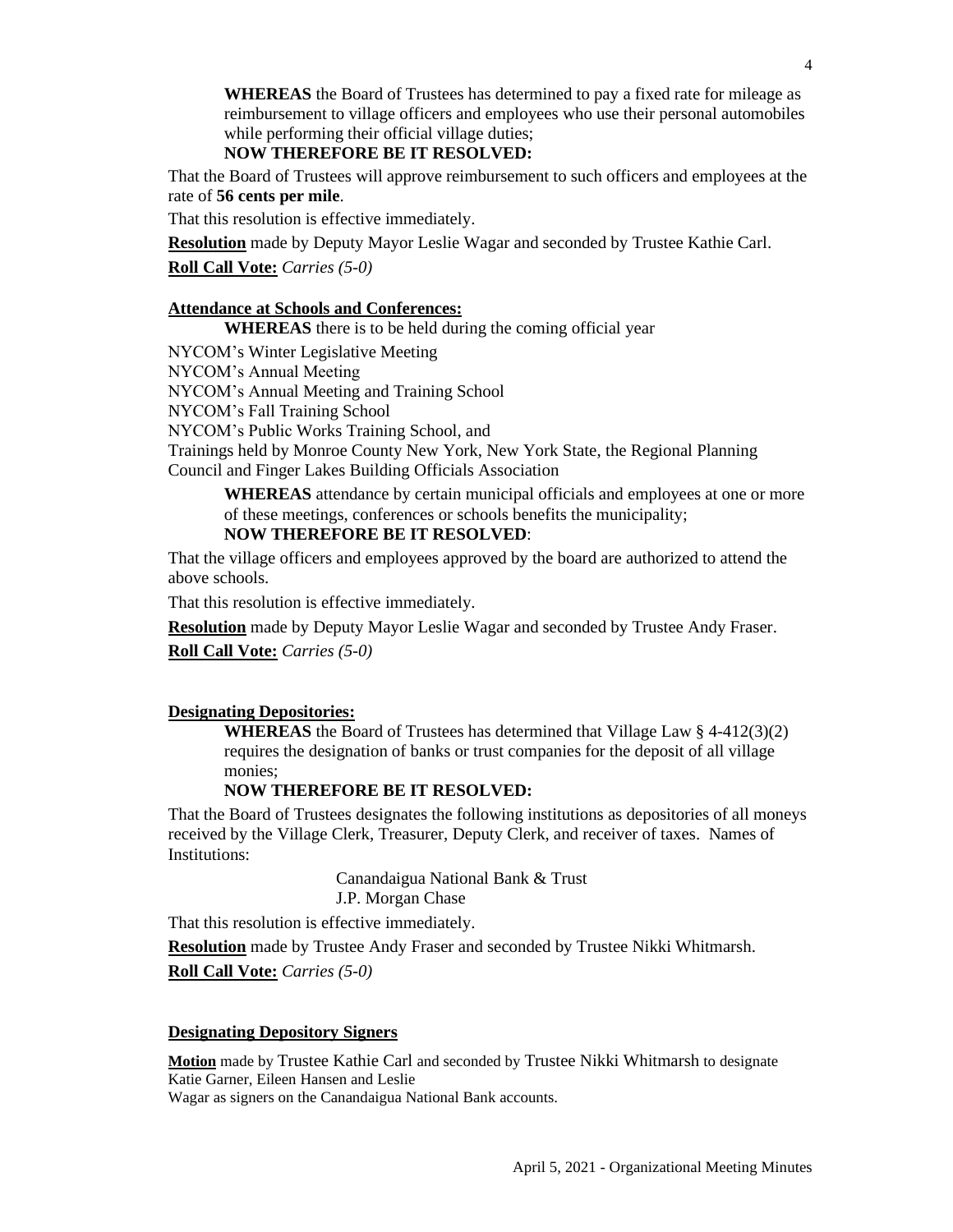#### **Meeting Procedures:**

Resolution Adopting Rules of Procedure for the Board of Trustees of the Village of Scottsville.

**WHEREAS**, Village Law § 4-412 provides that the Board of Trustees may determine its own rules of procedure;

**NOW, THEREFORE BE IT RESOLVED**, the following rules of procedure are adopted pursuant to Village Law § 4-412:

#### VILLAGE BOARD OT TRUSTEES REGULAR MEETINGS:

The Board of Trustees' Regular Meetings are held on 2<sup>nd</sup> Tuesday of each month, commencing at 6:30pm in the Wheatland Municipal Building boardroom. SPECIAL MEETINGS:

Special meetings of the Board of Trustees are all Board meetings other than Regular Meetings. A Special Meeting may be called by the Mayor or any Trustee upon notice to the entire Board. Notice must be given to each member of the Board of Trustees by telephone, in person, or email at least 24 hours in advance of the meeting unless an emergency requires the meeting to be held on less than 24hours notice.

#### QUORUM:

A quorum of the Board must be physically present to conduct business. A quorum of the five-member Board of Trustees is three, regardless of vacancies.

# EXECUTIVE SESSIONS:

Executive sessions must be held in accordance with NYS Public Officers Law § 105. All executive sessions must be entered into by a motion made from a properly noticed and conducted open meeting.

# AGENDAS:

The agenda is to be prepared by the Clerk at the direction of the Mayor. The Mayor or any Trustee may have an item placed on the agenda. When possible, items for the agenda must be provided to the Clerk in writing or via email at least 24 hours before the meeting's start time. However, items may be placed on the agenda at any time, including during the meeting. If necessary, a supplemental agenda may be distributed at the beginning of the meeting.

#### VOTING:

Pursuant to the New York State Village Law and General Construction Law, each member of the Board has one vote. The Mayor may vote on any matter but must vote in case of a tie. A majority of the totally authorized voting power is necessary to pass a matter unless otherwise specified by State law. A vote upon any question must be taken by ayes and noes, and the names of the members present, and their votes must be entered in the minutes.

# GENERAL RULES OF PROCEDURE:

The Mayor presides at the meeting. In the Mayor's absence, the Deputy Mayor presides at meetings of the Board. The presiding officer may debate, move, and take any action that may be taken by other members of the Board. Board members are not